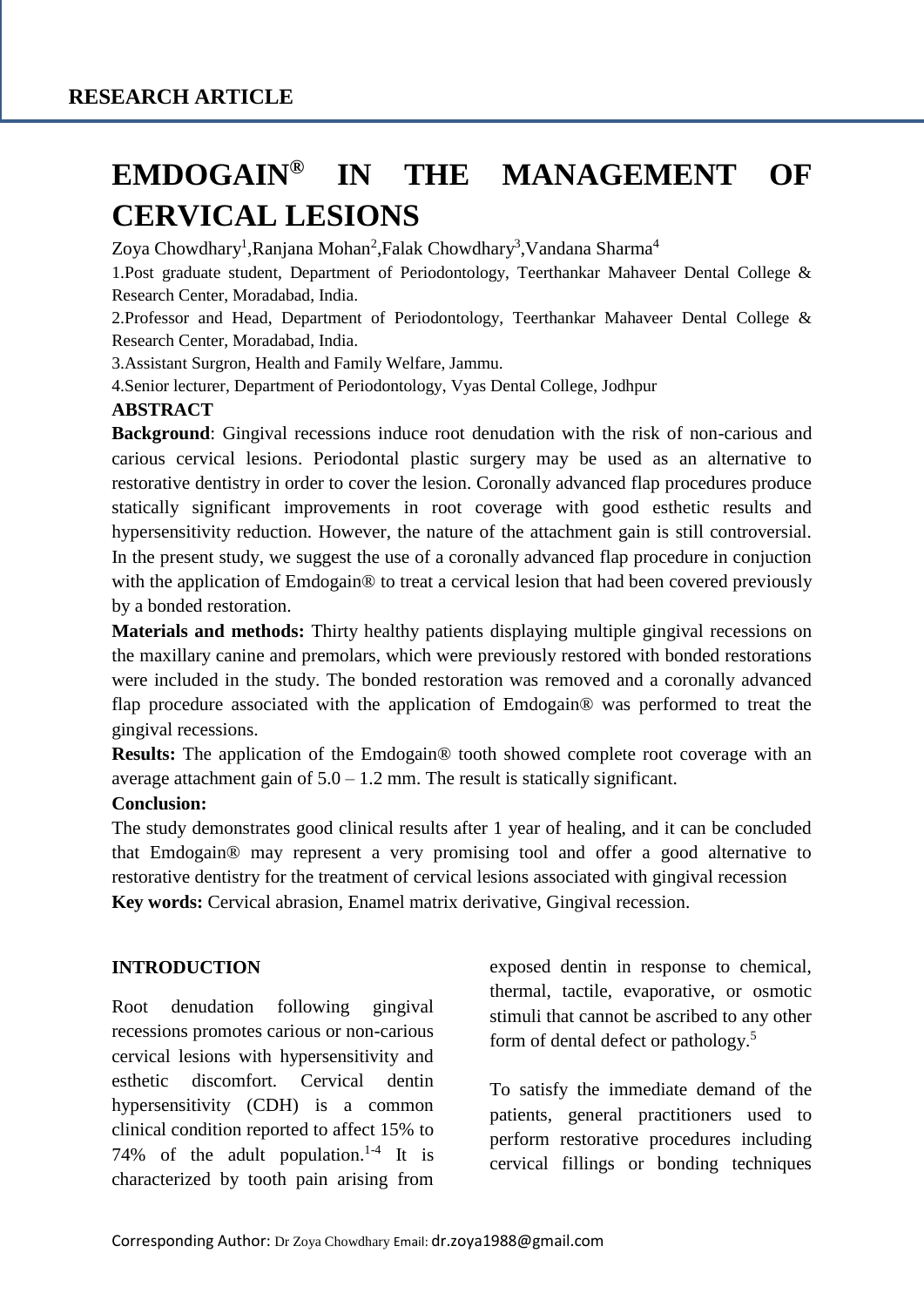(resin-modified restorative glass ionomer, microfin resin composite) to cover the lesion. This approach shows poor longterm results and leads to progression of the recession.

Periodontal plastic surgery represents an efficient solution in the treatment of gingival recessions even if the lesion has been previously covered with a bonded restoration.<sup>6</sup> Conventional periodontal plastic surgery using coronally advanced flap and subepithelial connective tissue grafting for root coverage is clinically predictable but the nature of the attachment gained is still controversial.

Pini Prato et al suggested the use of the technique of guided tissue regeneration in the treatment of cervical lesions associated with gingival recessions to obtain a new connective tissue attachment. In the clinical procedures, the removal of the cervical restoration created a concavity which was covered by the membrane. $\frac{7}{1}$  In this report, the authors present two cases with complete root coverage at 18 months. Nonetheless, inherent in the development of new techniques, the authors accept the technical difficulties in optimally placing the barriers, the lack of predictability, and the high risk of exposure leading to infection.<sup>7</sup>

Emdogain®, which is an enamel matrix derivative prepared from developing porcine tooth buds (Biora AB, Malmö), pretends to promote periodontal regeneration by mimicking the process that takes place during the development of the nascent tooth and periodontal tissue.<sup>8</sup> Emdogain® has been successfully used to restore a fully functional periodontal ligament, cementum and alveolar bone in patients with advanced intrabony defects.<sup>9</sup> In the present study, we suggest the use of a coronally advanced flap procedure in conjuction with the application of Emdogain® to treat a cervical lesion that had been covered previously by a bonded restoration, in order to promote a remineralization of the lesion and a regeneration of connective tissue attachment with cementum formation.

#### **MATERIALS & METHOD**

Thirty non-smoking patients (17 males and 13 females), aged 30-45 years were enrolled in the study. All patients were systemically healthy and presented with multiple gingival recessions on the maxillary canine and premolars, which were previously restored with bonded restorations but there was persistent hypersensitivity and esthetic discomfort. Written informed consent was obtained from all patients who were included in the study.

Under local anesthesia, an intrasulcular incision was performed on the buccal aspect of the concerned teeth and completed with vertical releasing incisions beyond the mucogingival junction in order to get the required mobility. A fullthickness trapezoidal flap was elevated beyond the mucogingival junction without involving the adjacent papillae in order to preserve the blood supply.

In the apical portion, a partial-thickness flap completed the procedure to get a tension-free coronal displacement of the flap. The bonding restoration was removed with a diamond bur and the exposed portion of the root was gently planed with a Gracey curette. The surface epithelium was eliminated in order to create a connective tissue bed.

The exposed root surface was then rinsed with sterile saline and conditioned with EDTA 24% (Prefgel®, Biora) for 2 minutes, according to the manufacturer's instructions in order to remove the smear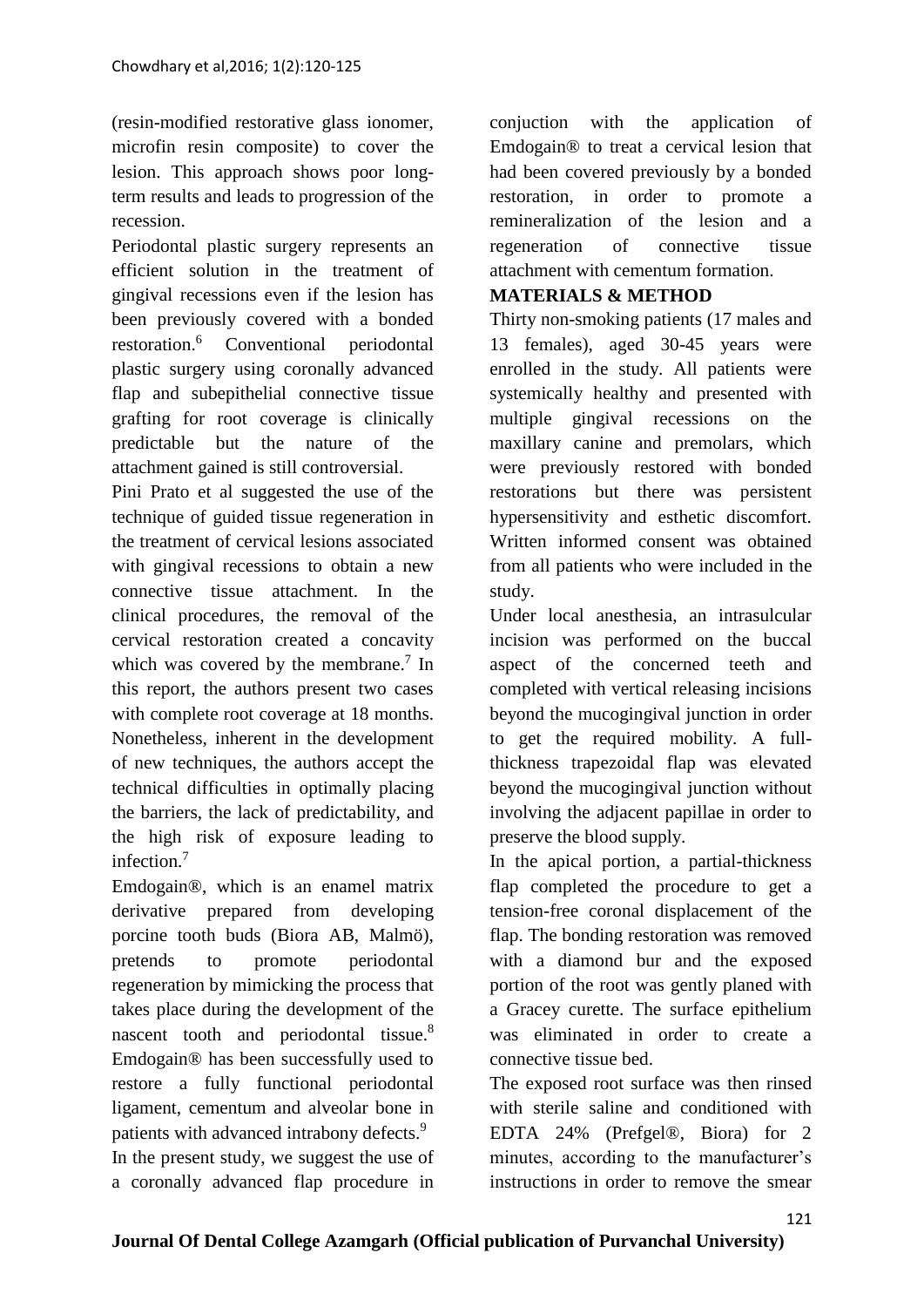layer and to selectively expose the collagen fibers of the root. The surface was thoroughly rinsed with sterile saline and pre-sutures were placed. Emdogain® gel was applied, starting from the most apical bone level and covering the entire root surface. The flap was slightly repositioned above the CEJ and sutures were placed. No periodontal dressing was used.

The patients were advised to rinse with 0.12% chlorhexidine digluconate for 1 minute 3 times a day over 2 weeks and to avoid toothbrushing at the surgical site. Sutures were removed at day 4. Brushing was reinstituted at 3 weeks with a soft toothbrush. Recall appointments for prophylaxis were scheduled at 1, 3 and 6 weeks and every 3 months.

## **RESULTS**

A good esthetic result, reduction of the hypersensitivity and a remarkable stability of the gingival margin at 1 year was seen. The application of the Emdogain® tooth showed complete root coverage with an average attachment gain of  $5.0 - 1.2$  mm. The result is statically significant.

# **DISCUSSION**

There are few histological studies on the nature of the attachment gained after surgical root covering. In most cases, periodontal plastic surgery leads to repair with the formation of a long epithelial attachment. However, in a human histological study, it was shown that recessions treated by the association of coronally advanced flap and connective tissue graft can partially heal with the formation of a new connective tissue attachment.<sup>10</sup> The technique of guided tissue regeneration using resorbable or non-resorbable membranes offers better results in terms of percentage of regeneration. In a case report, Cortellini et al used guided tissue regeneration to treat a gingival recession on a mandibular canine and demonstrated histologically a gain of attachment with formation of new cementum, Sharpey's fiber attachment and new hone. $11$ 

However, in a comparative clinical study, it was demonstrated that the clinical outcome was significantly better following subpedicle connective tissue graft compared to guided tissue regeneration in terms of recession reduction, root coverage, and keratinized tissue augmentation.<sup>12</sup> Romagna-Genon found no difference in terms of root covering when comparing guided tissue regeneration and subepithelial connective tissue graft. The only significant difference between the two treatment modalities was the mean value of probing depth suggesting that guided tissue regeneration may create a more resistant attachment than does the graft. $^{13}$ 

In order to gain a predictable connective tissue attachment, some authors suggested the use enamel matrix derivative (Emdogain®) in association with periodontal plastic surgery. In a splitmouth study design on 12 non-smoking patients, Modica et al compared the coronally advanced flap with or without Emdogain® in the treatment of gingival recessions of Miller Class I and II. Even though the Emdogain® group showed slightly better results in terms of root coverage and attachment gain, the clinical outcome was not significantly improved after 6 months of healing.<sup>14</sup>

In a 12-month prospective controlled study on 36 patients using the same procedure, Hägewald et al demonstrated that the only significant difference between the two treatment modalities was the augmentation of keratinized tissue, which was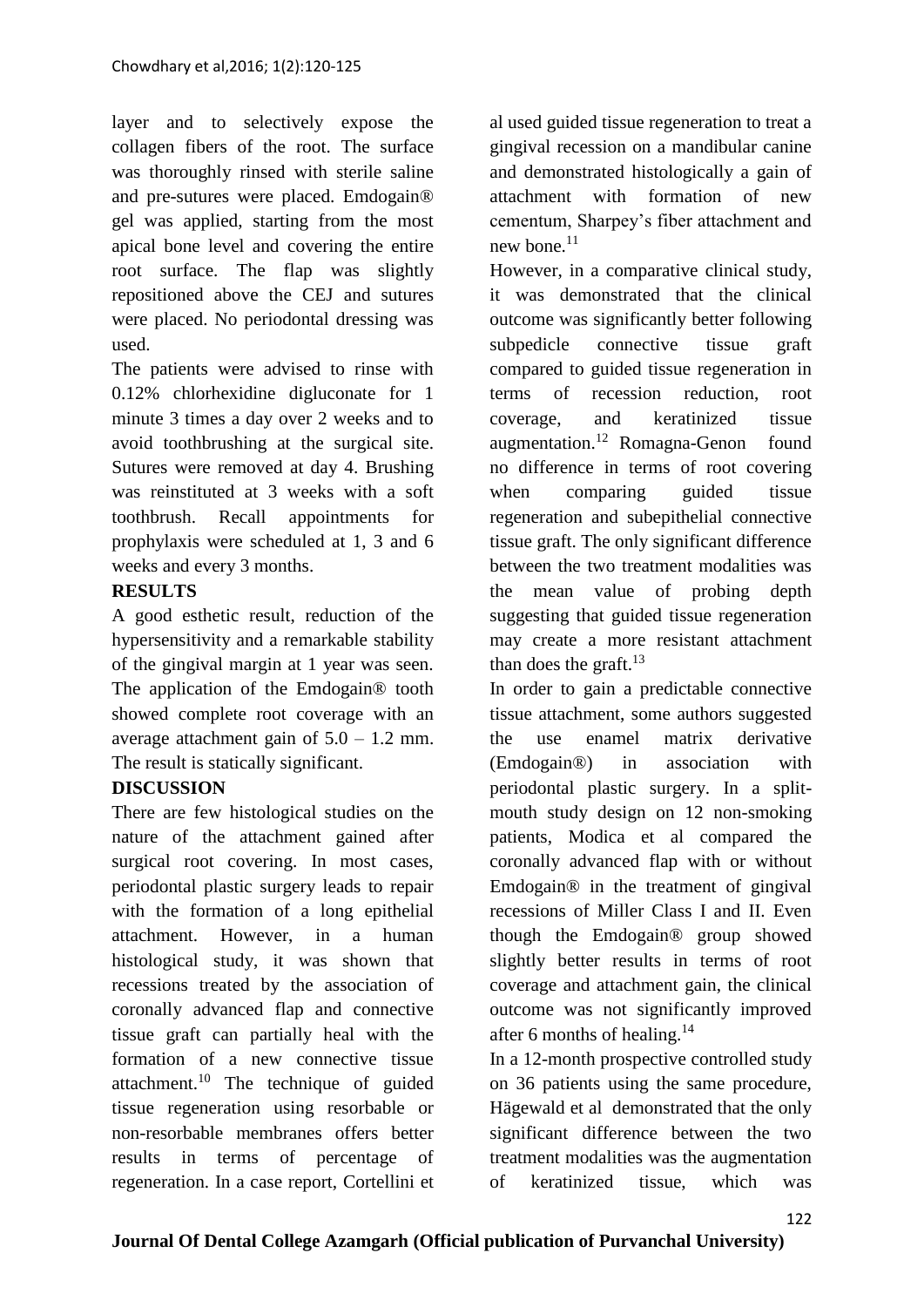significantly higher in the Emdogain® group.<sup>15</sup> Moreover, Berlucchi et al were not able to demonstrate any significant difference in terms of root coverage among the 2 techniques in a study of 26 gingival recessions treated by coronally advanced flap procedure or subepithelial connective tissue graft, both associated with the application of enamel matrix derivative.<sup>16</sup>

McGuire and Nunn found no significant difference in terms of root coverage in a recent clinical study that compared coronally advanced flap associated with the application of enamel matrix derivative and subepithelial connective tissue graft alone.<sup>17</sup> Rasperini et al placed a subepithelial connective tissue graft in combination with enamel matrix derivative on a mandibular canine with a 6 mm gingival recession that was scheduled for extraction. At 6 months, the tooth was extracted with the surrounding tissues and prepared for histological examination.<sup>18</sup> Histological and histometric measurements revealed the presence of new connective tissue attachment, extended 2.25 mm coronal to the new woven bone, new acellular cementum lining the notch and extending 1 mm coronally, and newly formed bone of  $1.87$  mm.<sup>18</sup> The results of this study are only partially confirmed by Carnio et al who implemented the same surgical procedure as Rasperini et al on 4 teeth with Miller Class II and III recessions and demonstrated limited regeneration on 1 specimen. However, the development of a long junctionnal epithelium was not observed in the 4 specimens using this combined therapy.<sup>19</sup> McGuire and Cochran undertook a histological evaluation of the healing following the treatment of human recession. Two hopeless teeth on the same

patient were treated either by coronally advanced flap procedure associated with the application of enamel matrix derivative or by subepithelial connective tissue graft.<sup>20</sup> Histological evaluation of the subepithelial connective tissue graft revealed a connective tissue attachment and some evidence of root resorption whereas a coronally advanced flap associated with enamel matrix derivative revealed new cementum, organizing periodontal ligament and islands of condensing bone.<sup>20</sup>

The utilization of enamel matrix derivative in the treatment of gingival recessions should not be aimed at increasing the root coverage but at stabilizing the results by enhancing the regenerative process. Moreover, the association of enamel matrix derivative with a surgical procedure may also enhance the re-mineralization of the cervical lesion, which is necessary when this lesion has been previously treated in restorative dentistry.

Analysis of the literature strongly supports the hypothesis that amelogenins are involved in differentiation and maturation of the odontoblastic cells and play a fundamental role during early dentine formation. This confirms the idea that enamel matrix derivative in association with periodontal plastic surgery could favor the re-mineralization of cervical lesions leading to the reduction of the hypersensitivity.

### **CONCLUSION**

The concept of minimal invasive dentistry appears to offer a good alternative to restorative dentistry in the treatment of cervical lesions associated with gingival recessions. The association of enamel matrix derivative (Emdogain®) and coronally advanced flap procedures in the treatment of cervical lesions associated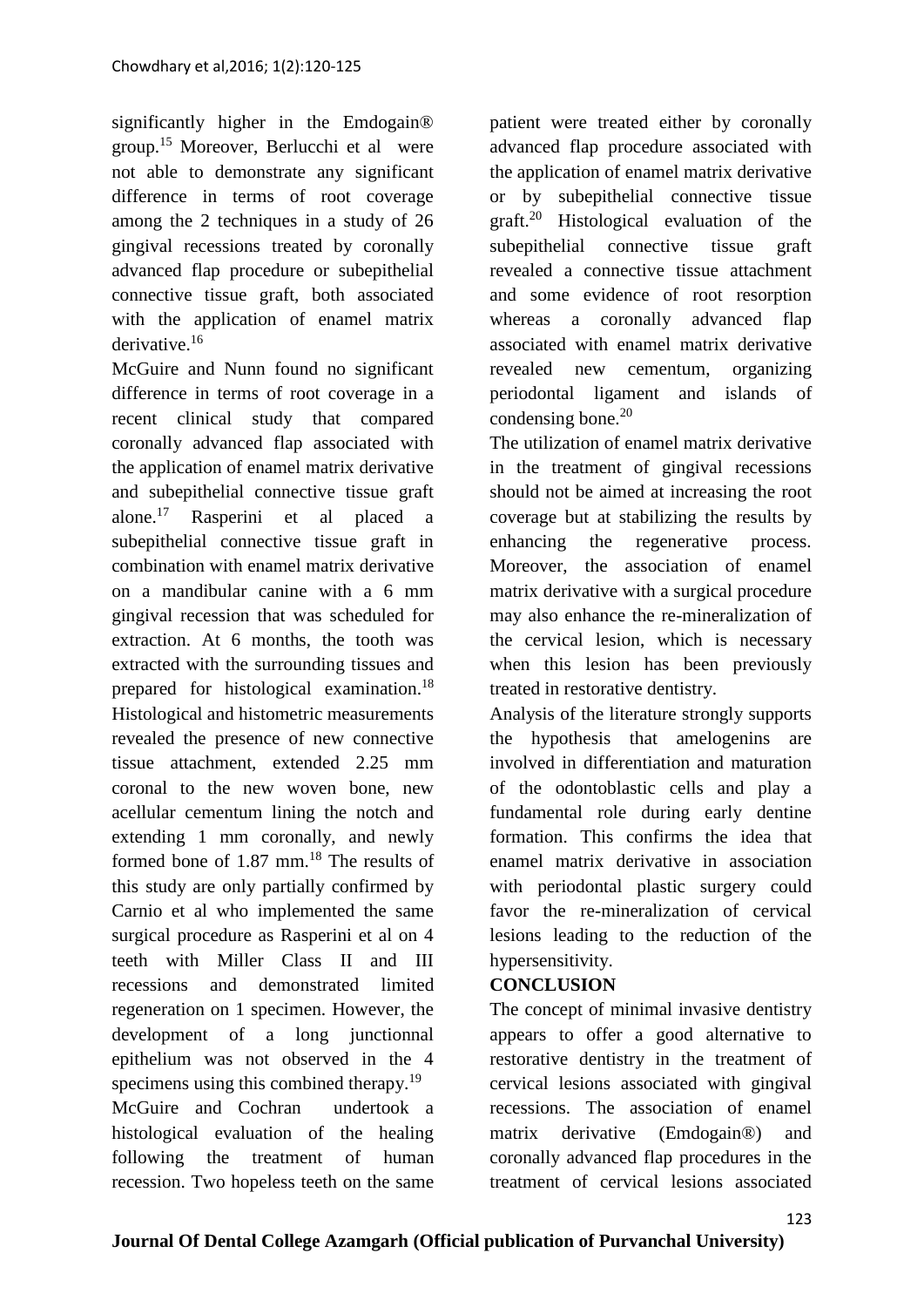with gingival recessions is aimed at stabilizing the results and not to increasing the root coverage. It may induce the remineralization of the cervical lesion and enhance the regenerative process.

This study demonstrates a good clinical result in terms of attachment gain, esthetic result and hypersensitivity reduction but should be followed by a histological analysis to demonstrate the nature of the attachment and by more clinical studies to confirm the predictability.

### **REFERENCES**

- 1. Wichgers TG, Emert RL. Dentin hypersensitivity. Oral Health 1997;87:51- 53, 55-56, 59, quiz 61.
- 2. Liu HC, Lan WH, Hsieh CC. Prevalence and distribution of cervical dentin hypersensitivity in a population in Taipei, Taiwan. J Endod 1998;24:45-47.
- 3. Rees JS, Jin LJ, Lam S, Kudanowska I, Vowles R. The prevalence of dentine hypersensitivity in a hospital clinic population in Hong Kong. J Dent 2003;31: 453-461.
- 4. Terry DA. Cervical dentin hypersensitivity: Etiology, diagnosis, and management. Dent Today 2011;30: 61-62, 64, 68 passim, quiz 70.
- 5. Trushkowsky RD, Oquendo A. Treatment of dentin hypersensitivity. Dent Clin North Am 2011;55:599- 608.
- 6. Wennström JL, Pini Prato GP: Muccogingival therapy. In: Lindhe J, Karring T, Lang NP (eds). Clinical periodontology and implant dentistry 1998. Copenhagen: Munksgaard 1998; 550–596.
- 7. Pini Prato G, Tinti C, Cortellini P, Magnani C, Clauser C: Periodontal regeneration therapy with coverage of previously restored root surfaces. A two

case-report. Int J Periodontol Rest Dent 1992; 12: 451–461.

- 8. Hammarström L: The role of enamel matrix in the development of cementum and periodontal tissues. Ciba Foundation Symposium 1997; 205: 246–260.
- 9. Heijl L: Periodontal regeneration with enamel matrix derivative in one human experimental defect. A case report. J Clin Periodontol 1997; 24: 693–696.
- 10. Harris RJ: Successful root coverage: A human histologic evaluation of a case. Int J Periodontics Restorative Dent 1999; 19: 439–447.
- 11. Cortellini P, Clauser C, Pini Prato GP: Histologic assessment of new attachment following the treatment of human buccal recession by means of a guided tissue regeneration procedure. J Periodontol 1993; 64: 387–391.
- 12. Trombelli L, Scabbia A, Tatakis DN, Calura G: Subpedicle connective tissue graft versus guided tissue regeneration with bioabsorbable membrane in the treatment of human gingival recession defects. J Periodontol 1998; 69: 1271– 1277.
- 13. Romagna-Genon C: Comparative clinical study of guided tissue regeneration with a bioabsorbable bilayer collagen membrane and subepithelial connective tissue graft. J Periodontol 2001; 72: 1258–1264.
- 14. Modica F, Del Pizzo M, Rocuzzo M, Romagnoli R: Coronally advanced flap for the treatment of buccal gingival recessions with and without enamel matrix derivative. A split-mouth study. J Periodontol 2000; 71: 1693–1698.
- 15. Hägewald S, Spahr A, Rompola E, Haller B, Heijl L, Bernimoulin JP: Comparative study of Emdogain® and coronally advanced flap technique in the treatment of human gingival recessions. A prospective controlled clinical study. J

### **Journal Of Dental College Azamgarh (Official publication of Purvanchal University)**